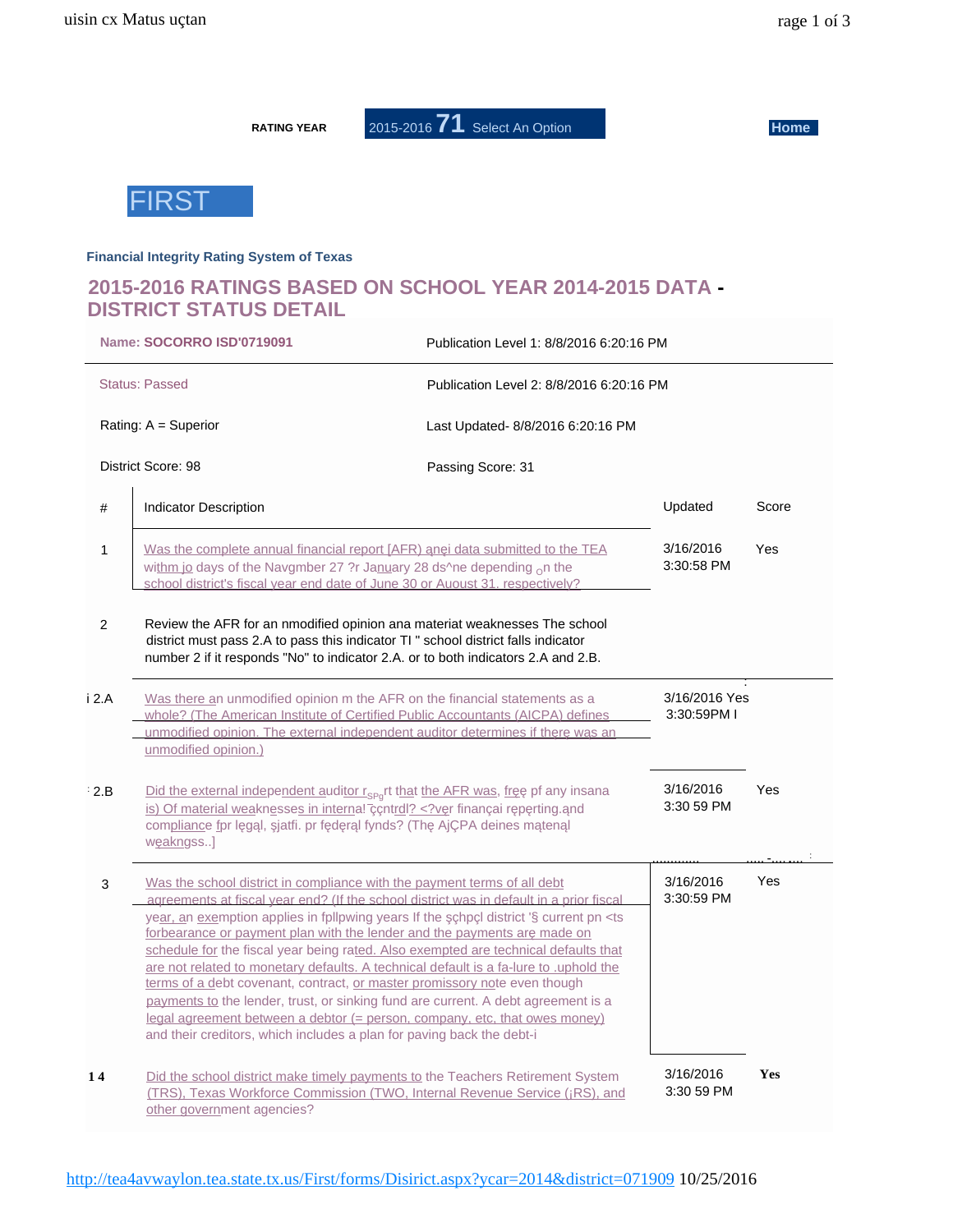| 5              | Was the total unrestricted net asset balance (Net of the accretion of interest for<br>capital appreciation bonds) in the governmental activities column in the<br>Statement of Net Assets greater than <i>i</i> ero? Uf the schooi district's change of<br>Stints in membership pv r 5 year; w ; IQ p r nt pr mpr, th n the chpql<br>district passes this indicatorJ | <br>3/16/2016<br>3:31:00 PM | Yes                    |
|----------------|----------------------------------------------------------------------------------------------------------------------------------------------------------------------------------------------------------------------------------------------------------------------------------------------------------------------------------------------------------------------|-----------------------------|------------------------|
|                |                                                                                                                                                                                                                                                                                                                                                                      |                             | 1<br>Multipler<br>Sum  |
| 6              | was the number Qf days of cash an hand an <i <math="" current="" investments="" m="" the="">g_n r_i<br/>fund for.thfi.schpQl çlı trıçt Sufficient .tP.Cfiy r opening expenditures (exclpding<br/>facilities acquisition and construction)' (See ranges below.)</i>                                                                                                   | 8/4/2016<br>1:36:33 PM      | 10                     |
| $\overline{7}$ |                                                                                                                                                                                                                                                                                                                                                                      | 6/30/2016<br>1:23:48 PM     | 10                     |
| 8              | was th ratip gf long-term liabilities ta tW assets fpr tn_schppi district sufficient<br>to support long-term solvency? (If the school district's h ng pf students in                                                                                                                                                                                                 | 8/4/2016<br>1:36:33 PM      | 8                      |
| 9              | this indicator) (See ranges below.)<br>Did the school district's general fund revenues equal or exceed expenditures<br>(excluding facilities acquisition and construction)? If not was the school district's<br>number pf days of cas.Lg_n hand greater than pr gu I to 60_day§2                                                                                     | 8/4/2016<br>1:36:34 PM      | .<br>10                |
| $1^{\circ}$    | was the debî service cpy r g ratio sufficient tp meet the r gpir d debt service <sup>7</sup><br>¡Seerng sbiw.)                                                                                                                                                                                                                                                       | 8/4/2016<br>1:36:34 PM      | 10                     |
| 11             | Was the school district's administrative cost ratio equal to or less than the<br>threshold ratio' (See ranges below.)                                                                                                                                                                                                                                                | 3/16/2016<br>3:31:02 PM     | 10                     |
| 12             | pid the school district npt h y . D percent decline in th students to Staff.rfliig<br>over 3 years (total enrollment to total staff)? (If the student enrollment did not<br>decrease, the school district will automatically pass this indicator.)                                                                                                                   | 3/16/2016<br>3:31:02 PM     | 10                     |
| 13             | Did the comparison of Public Education Information Management System (PEIMS)<br>data to like information m the school district's AFR result m a total variance of less<br>than 3 percent pf all expenditures by function'                                                                                                                                            | 3/16/2016<br>3:31:03 PM     | 10                     |
| 14             | Did the external independent auditor indicate the AFR was free of any instance(s)<br>of material npncpmpliance for grants, contracts, and laws related to local, state,                                                                                                                                                                                              | 3/25/2016<br>2:00:23 PM     | 10                     |
| 1 15           | Did the school district not receive an admsted repayment schedule for more than<br>fiscai vear for an over allocation of Foind, tinn Ceho AJ Prnnram (FCP) fund as<br>a result of a financial hardship'                                                                                                                                                              | 3/24/2016<br>4:27 42 PM     | 10                     |
|                |                                                                                                                                                                                                                                                                                                                                                                      |                             | 98<br>Weighted<br>Sum  |
|                |                                                                                                                                                                                                                                                                                                                                                                      |                             | 1<br>Multiplier<br>Sum |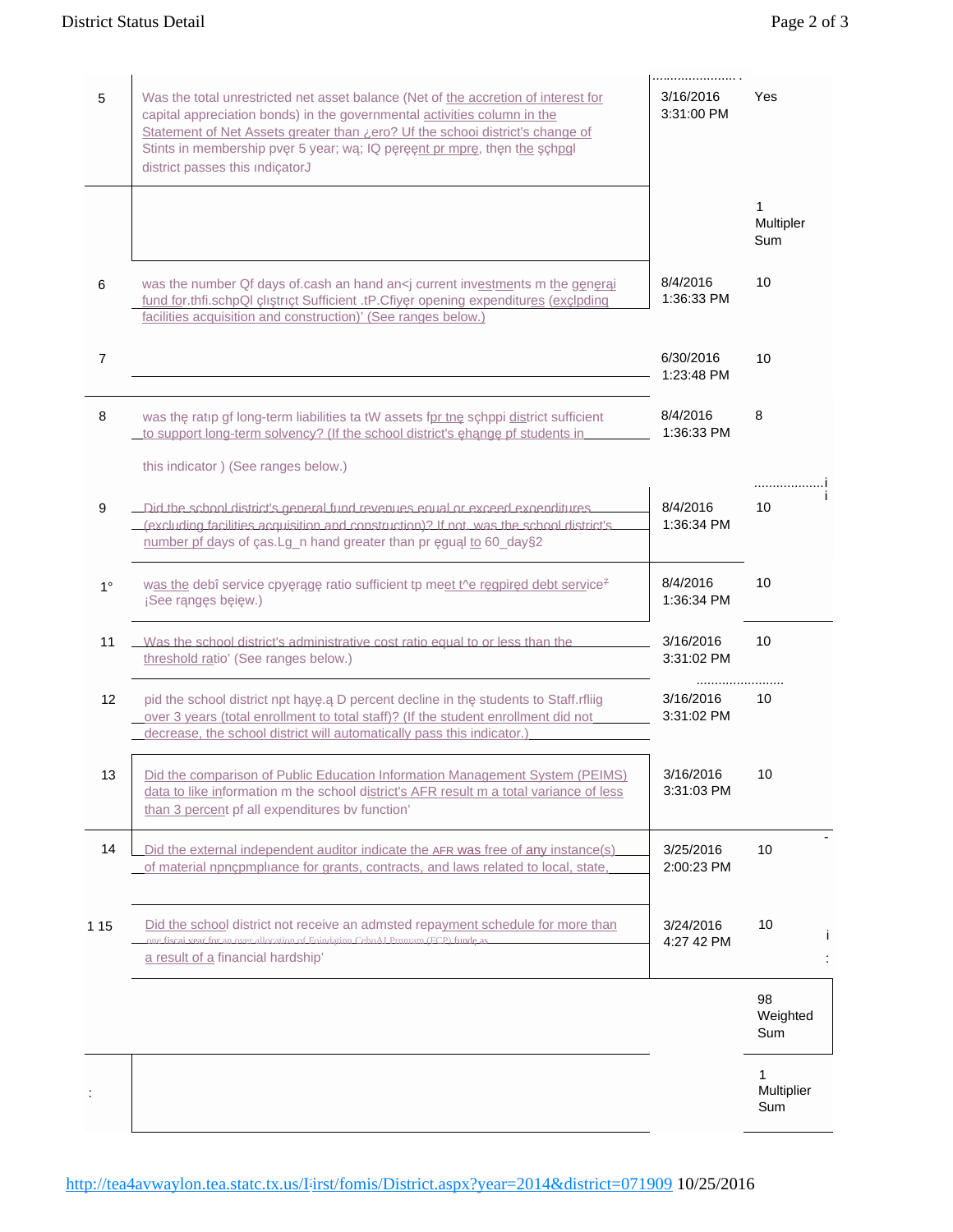i 98 Score

# **DETERMINATION OF RATING**

A. Did the district answer 'No' to Indicators 1, 3, 4, 5, or 2.A? if so. the school district's rating is F for Substandard Achievement regardless of points earned.

.-4- --------------- ----- -- -- -------

B. Determine the rating by the applicable number of points (Indicators 6-15)

| A - Superior                       | 70-100    |
|------------------------------------|-----------|
| $3 =$ Above Standard               | 50-69     |
| $C = Meets$ Standard               | $31 - 49$ |
| <b>F</b> = Substandard Achievement | $31$      |

Home Page: Financial Accountability I Send comments or suggestions to FinanciaiAccountability@tea.texas.qov

**THE TEXAS EDUCATION AGENCY 1701 NORTH CONGRESS AVENUE • AUSTIN, TEXAS, 78701 • (512) 463-9734**

............................FIRST 4.2.8.C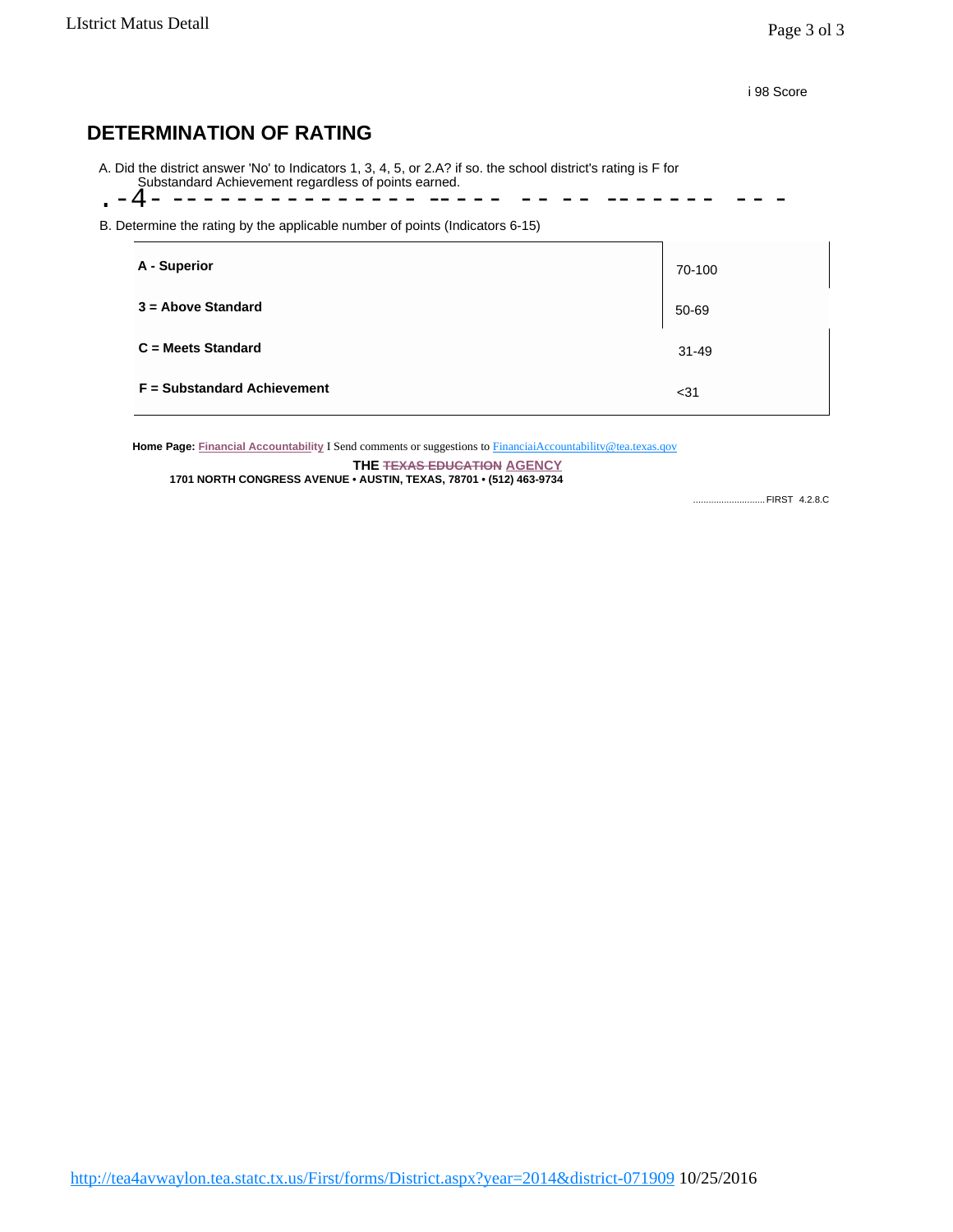### **School FIRST Annual Financial Management Report**

#### **SOCORRO INDEPENDENT SCHOOL DISTRICT**

Title 19 Texas Adminisirative Code Chapter 109, Budgeting, Accounting, and Auditing Subchapter AA, Commissioner's Rules Concerning Financial Accountability Rating System, Section 109.1001 (o). Effective 8/6/2015. The template has been established to help the districts in gathering their data and presenting it at their School FIRST hearing. The template may not be al! inclusive.

#### **Superintendent's Current Employment Contract**

A copy of the superintendent's current employment contract at the lime of the School FIRST hearing is to be provided. In lieu of publication in the annual School FIRST financial management report, the school district may chose to publish the superintendent's employment contract on the school district's Internet site. If published on the Internet, the contract is to remain accessible for twelve months.

#### **Reimbursements Received by the Superintendent and Board Members**

For the Twelve-Month Period

Ended June 30, 2015

|                               | Superintendent | <b>Board</b> | <b>Board</b> | <b>Board</b> | Board      | <b>Board</b> | Board      | <b>Board</b> |
|-------------------------------|----------------|--------------|--------------|--------------|------------|--------------|------------|--------------|
|                               | Dr. Jose       | Antonio      | Gary         | Hector       | Paul       | Cvnthia      | Michael    | Angelica     |
| Description of Reimbursements | Espinoza       | Ayub         | Gandara      | Gonzalez     | Guerra     | Najera       | Najera     | Rodriguez    |
| Meals                         | 774.27         | 720.00       | 320.00       | 160.00       | 440.00     | 880.00       | 120.00     | 280.00       |
| Lodging                       | 4,210.48       | 1.841.79     | 1.497.40     | 618.03       | 1,887.62   | 3,102.37     | 456.20     | 1,269.30     |
| Transportation                | 5.199.11       | 811.34       | 814.30       | 174.95       | 1.403.40   | 2.676.38     | 420.20     | 1,121.20     |
| Motor Fuel                    |                | 81.17        |              | 120.60       |            | 17.21        |            |              |
| Other                         | 2.065.00       | 1.460.00     | 1.220.00     | 705.00       | 1.707.00   | 1.217.00     | 450.00     | 1.272.98     |
| Total                         | \$12,248.86    | \$4,914.30   | \$3,851.70   | \$1,778.58   | \$5,438.02 | \$7,892.96   | \$1,446.40 | \$3,943.48   |

All "reimbursements" expenses, regardless of the manner of payment, including direct pay,

credit card, cash, and purchase order are to be reported. Items to be reported per category include:

Meals - Meals consumed out of town, and in-district meals at area restaurants (outside of board meetings, excludes catered board meeting meals).

Lodging - Hotel charges.

Transportation - Airfare, car rental (can include fuel on rental, taxis, mileage reimbursements, leased cars, parking and tolls).

Motor fuel - Gasoline.

Other: - Registration fees, telephone/cell phone, internet service, fax machine, and other

reimbursements (or on-behalf of) to the superintendent and board member not defined above.